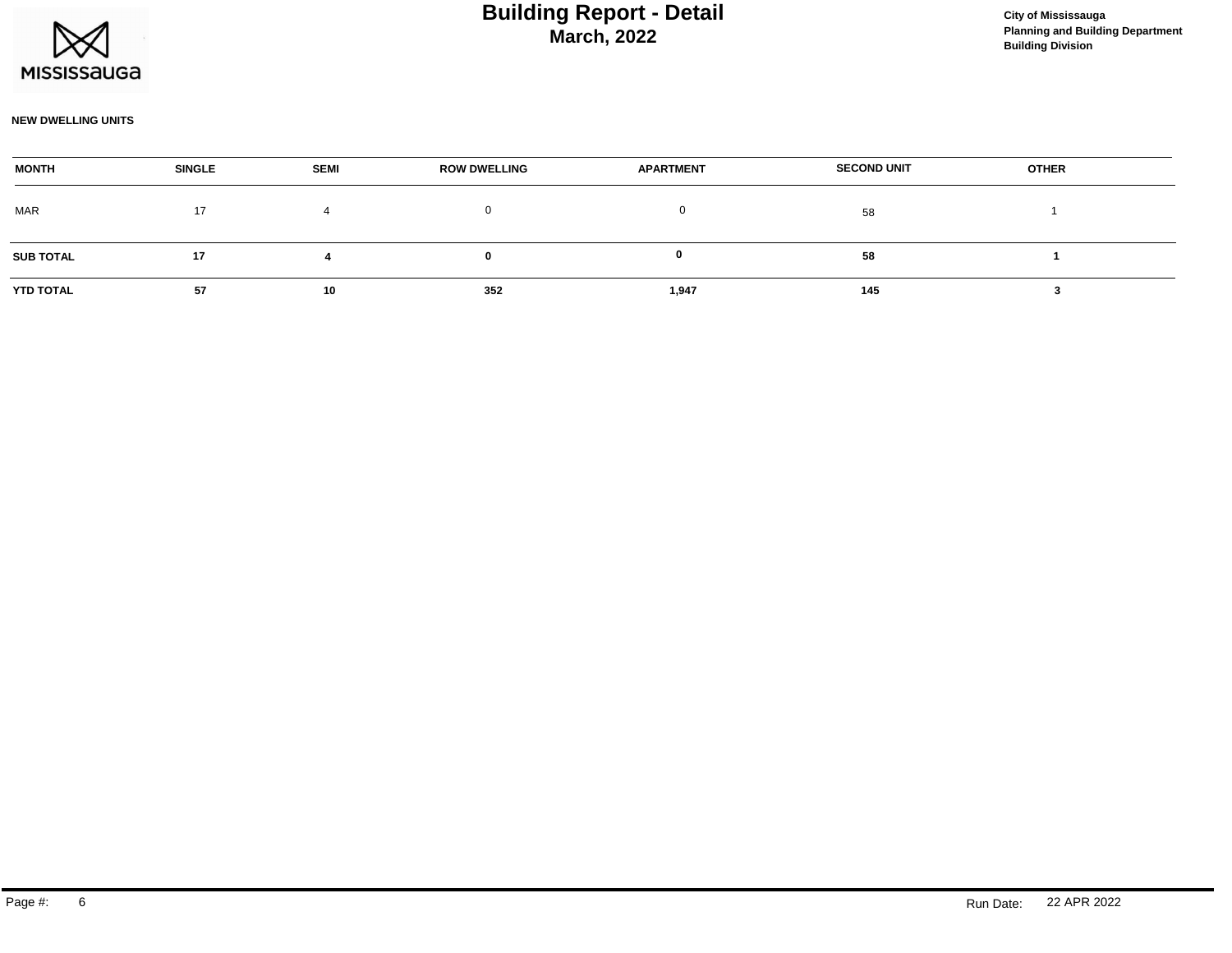| <b>MISSISSAUGA</b>   | <b>City of Mississauga</b><br><b>Planning and Building Department</b><br><b>Building Division</b> |                 |                |         |                        |                                    |
|----------------------|---------------------------------------------------------------------------------------------------|-----------------|----------------|---------|------------------------|------------------------------------|
| <b>ROW DWELLINGS</b> |                                                                                                   |                 |                |         |                        |                                    |
| <b>PERMIT NO</b>     | <b>OWNER</b>                                                                                      | <b>LOCATION</b> | <b>BLDG NO</b> | UNIT NO | <b>VALUE (\$1,000)</b> | <b>DESCRIPTION</b><br><b>UNITS</b> |
|                      | No Row Dwelling Permits issued in MAR 2022                                                        |                 |                |         |                        |                                    |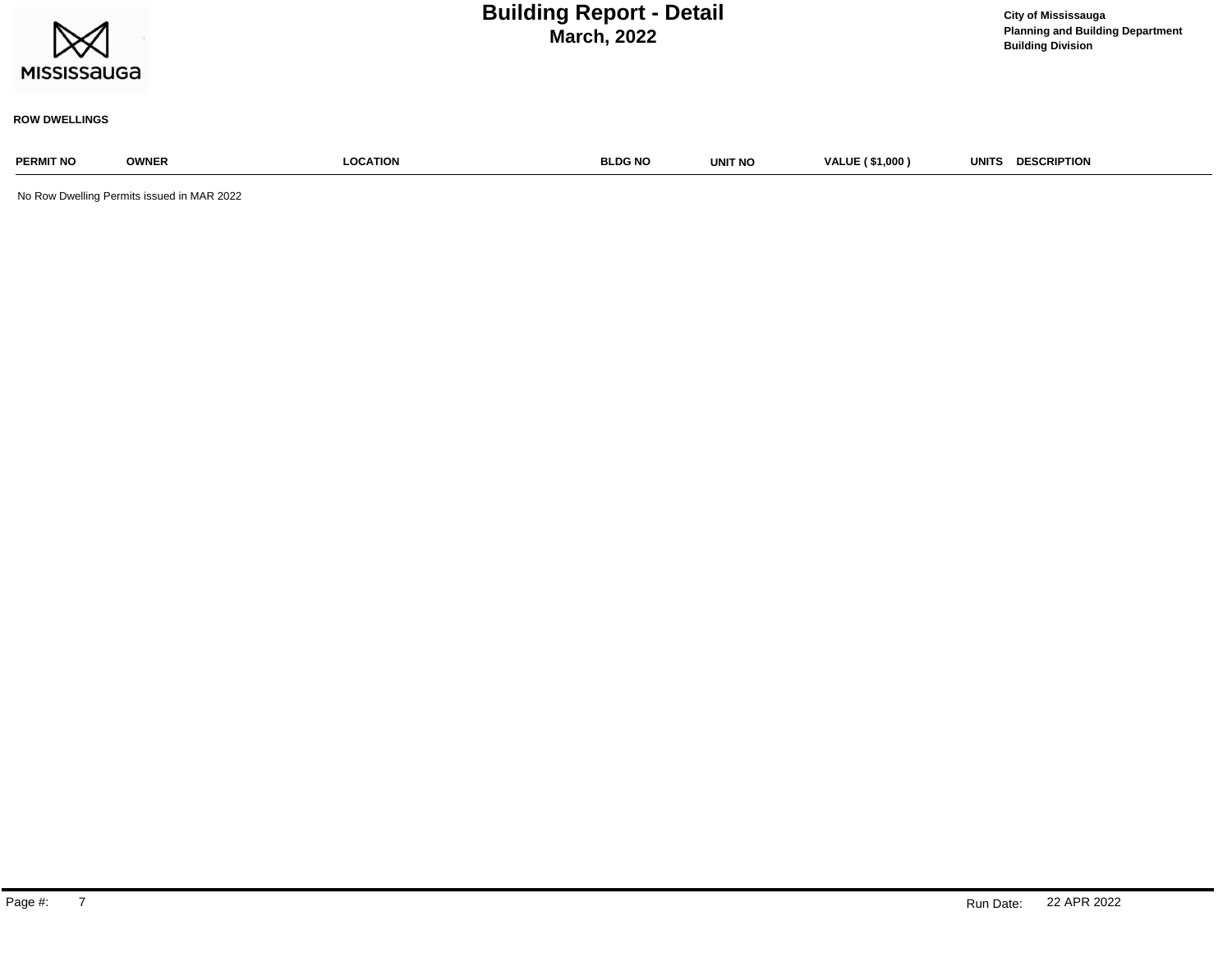| $\bowtie$<br><b>MISSISSAUGA</b> |              |                 | <b>Building Report - Detail</b><br><b>March, 2022</b> |                        |              | <b>City of Mississauga</b><br><b>Planning and Building Department</b><br><b>Building Division</b> |
|---------------------------------|--------------|-----------------|-------------------------------------------------------|------------------------|--------------|---------------------------------------------------------------------------------------------------|
| <b>APARTMENTS</b>               |              |                 |                                                       |                        |              |                                                                                                   |
| <b>PERMIT NO</b>                | <b>OWNER</b> | <b>LOCATION</b> | <b>UNIT NO</b>                                        | <b>VALUE (\$1,000)</b> | <b>UNITS</b> | <b>DESCRIPTION</b>                                                                                |

No Apartment Permits issued in MAR 2022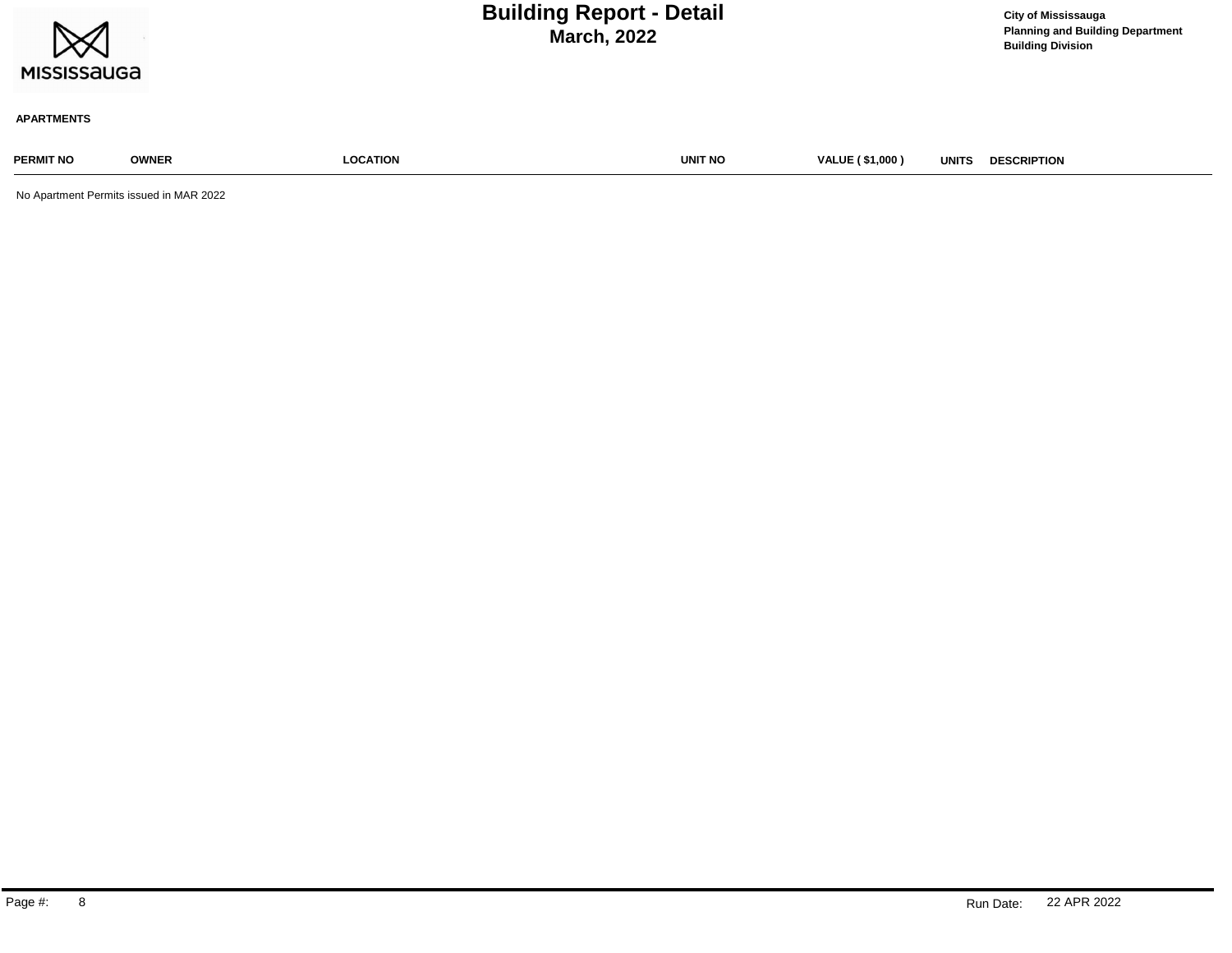

# **March, 2022 Building Report - Detail City of Mississauga**

### **INDUSTRIAL BUILDINGS (NEW AND ADDITIONS)**

| <b>PERMIT NO</b> | <b>OWNER</b>                                   | <b>LOCATION</b> | <b>BLDG NO</b> | VALUE (\$1,000) | BLDG SIZE (sq. m) | LOT SIZE (sq. m) DESCRIPTION |                                                                                                                                                                                   |
|------------------|------------------------------------------------|-----------------|----------------|-----------------|-------------------|------------------------------|-----------------------------------------------------------------------------------------------------------------------------------------------------------------------------------|
| 21 8199          | <b>BEMCHIMMO CANADA INC</b>                    | 520 SLATE DR    |                | 78              | 43                |                              | 17.119 ADDITION- PROPOSED TANK ROOM<br>(PURATOS)                                                                                                                                  |
| 21 9236          | RODENBURY INVESTMENT LIMITED 2470 STANFIELD RD |                 | B              | 1,900           | 254               | 161.561                      | INTERIOR ALTERATIONS TO<br><b>CREATE MANUFACTURING AREA &amp;</b><br>MAIN FLOOR OFFICES, NEW<br>MEZZANINE, NEW CONCRETE PAD<br>FOR 2 CHILLERS-MOTHER<br>PARKER'S TEA & COFFEE INC |
|                  |                                                |                 | <b>TOTALS:</b> | \$1,978         | 297               | 178,680                      |                                                                                                                                                                                   |

#### **MISCELLANEOUS INDUSTRIAL - VALUE >= \$250,000**

| <b>PERMIT NO</b> | <b>OWNER</b>                                     | <b>LOCATION</b>       | <b>BLDG NO</b> | UNIT NO | VALUE (\$1,000) DESCRIPTION |                                                                                                                                                                                           |
|------------------|--------------------------------------------------|-----------------------|----------------|---------|-----------------------------|-------------------------------------------------------------------------------------------------------------------------------------------------------------------------------------------|
| 21 8461          | 2278372 ONTARIO INC & 2281140<br>ONTARIO INC     | 4140 SLADEVIEW CRES   | A              | 1,2,3,4 | 533                         | INTERIOR ALTERATIONS FOR WAREHOUSE/DISTRIBUTION<br>FACILITY - CROSSING BORDERS MANAGEMENT SOLUTIONS INC<br>$-C/R$ C 21-8579                                                               |
| 21 9216 SS       | 2510 ROYAL WINDSOR DRIVE LP                      | 2510 ROYAL WINDSOR DR |                |         | 450                         | <b>SITE SERVICING</b>                                                                                                                                                                     |
| 21 9688          | <b>KESLOW CAMERA CANADA</b>                      | 3623 HAWKESTONE RD    |                |         | 746                         | INT & EXT ALTS TO CONVERT EXIST DANCE STUDIO TO OFFICE<br>USE (New Partitions, Washrooms, Universal Washrooms,<br>Ext. Windows & Doors, New Canopy)-KESLOW CAMERA CANADA - C/R<br>21-9686 |
| 22 444           | ORLANDO CORPORATION                              | 7295 WEST CREDIT AVE  |                |         | 561                         | INTERIOR ALTERATIONS TO OFFICE AREA - WALMART                                                                                                                                             |
| 22 665           | THE ERIN MILLS DEVELOPMENT<br><b>CORPORATION</b> | 3570 PLATINUM DR      |                | 2       | 1.820                       | INTERIOR ALTERATIONS - MULTI-LINE FASTENER SUPPLY CO LTD -<br>C/R C 22-571                                                                                                                |
| 22 860           | TECH AVENUE PTC INC                              | 1660 TECH AVE         |                | 2       | 744                         | INTERIOR ALTERATIONS (TENANT FIT-UP) - "INDUS COMMUNITY<br>SERVICES" - C/R C 22-511                                                                                                       |
|                  |                                                  |                       | <b>TOTALS:</b> |         | \$4,854                     |                                                                                                                                                                                           |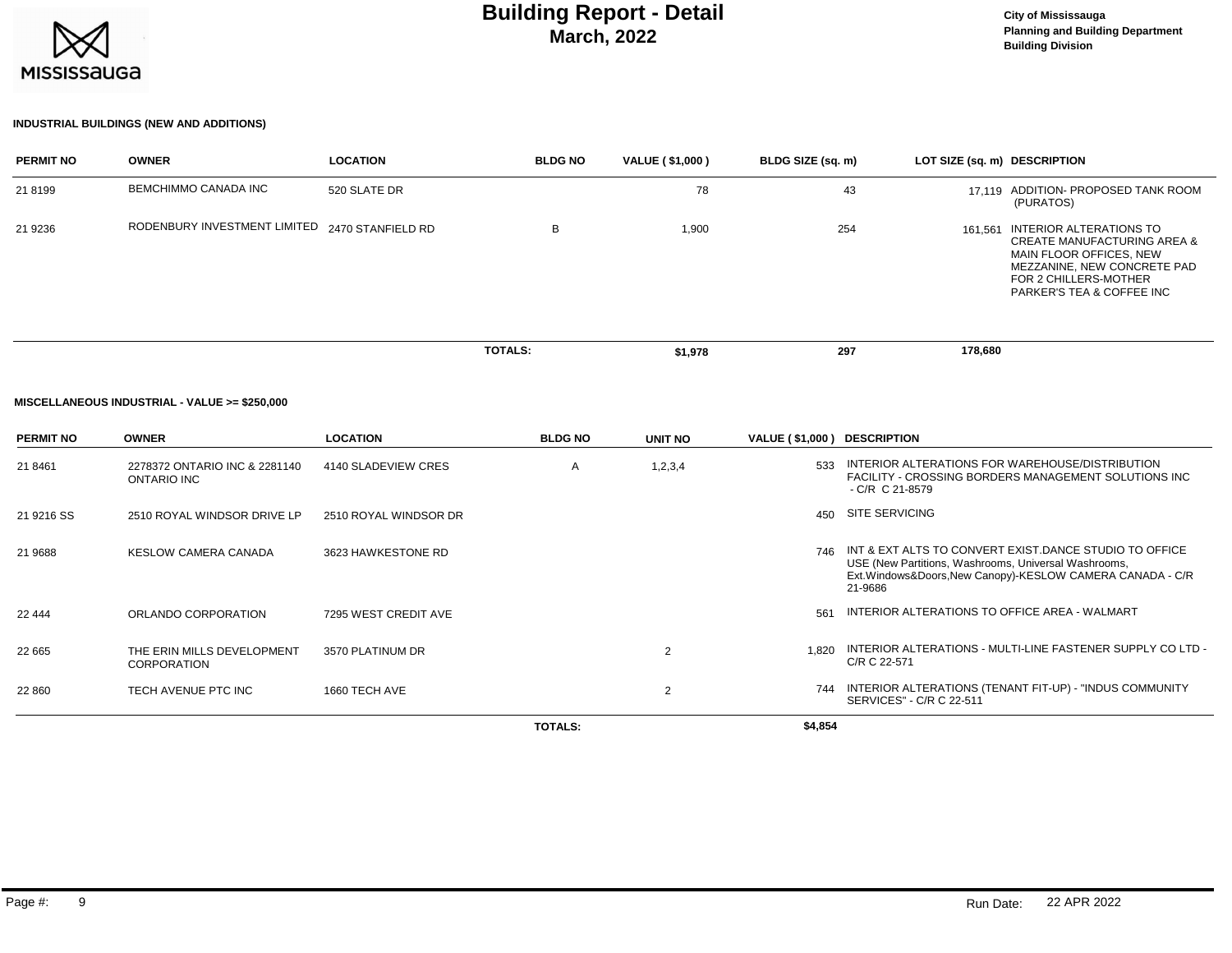

# **March, 2022 Building Report - Detail City of Mississauga**

#### **COMMERCIAL BUILDINGS (NEW AND ADDITIONS)**

| <b>PERMIT NO</b> | <b>OWNER</b>               | <b>LOCATION</b>     | <b>BLDG NO</b> | <b>UNIT NO</b> | <b>VALUE (\$1,000)</b> | BLDG SIZE (sq.m) | LOT SIZE (sq.m) DESCRIPTION                                                                                                  |  |
|------------------|----------------------------|---------------------|----------------|----------------|------------------------|------------------|------------------------------------------------------------------------------------------------------------------------------|--|
| 21 7551          | CALDIN ENTERPRISE INC.     | 1744 LAKESHORE RD W |                |                | 92                     | 22               | 3.299 NEW VESTIBLE ENTRANCE & INTERIOR<br>ALTERATIONS - IN PATH DENTAL GROUP                                                 |  |
| 21 7942          | MUTLAK INVESTMENTS<br>INC. | 3065 GLEN ERIN DR   |                |                | 1,638                  | 465              | 5,061 NEW FRONT ADDITION & INTERIOR<br>ALTERATIONS TO EXISTING GROUND<br>FLOOR & EXISTING 2ND FLOOR (GENESIS<br>MISSISSAUGA) |  |
|                  |                            |                     | <b>TOTALS:</b> |                | \$1,730                | 487              | 8,359                                                                                                                        |  |

#### **MISCELLANEOUS COMMERCIAL - VALUE >= \$250,000**

| <b>PERMIT NO</b> | <b>OWNER</b>                                               | <b>LOCATION</b>     | <b>BLDG NO</b> | <b>UNIT NO</b>  | VALUE (\$1,000) DESCRIPTION |                                                                                                                             |
|------------------|------------------------------------------------------------|---------------------|----------------|-----------------|-----------------------------|-----------------------------------------------------------------------------------------------------------------------------|
| 20 34 61         | CLARKSON ROAD HOLDINGS INC.                                | 1101 CLARKSON RD N  |                |                 |                             | 565 EXCAVATION SHORING FOR (4) STACKED TOWNHOUSES & (2) BLOCKS OF<br><b>COMMERCIAL BUILDINGS</b>                            |
| 21 8777          | 1270-1300 CENTRAL PARKWAY<br><b>INVESTMENTS</b>            | 1300 CENTRAL PKY W  | A              | 200             |                             | 1.150 INTERIOR ALTERATIONS - DRYWALL PARTITION, FINISHES, HVAC &<br>PLUMBING - OXFORD COLLEGE OF ART, BUSINESS & TECHNOLOGY |
| 21 9550          | ORLANDO CORPORATION                                        | 100 MILVERTON DR    |                | 220             |                             | 582 INTERIOR ALTERATIONS, TENANT FIT UP - AMDOCS CANADIAN MANAGED<br>SERVICES INC - C/R, C 21-10059                         |
| 21 9981          | ORLANDO CORPORATION                                        | 650 MATHESON BLVD W | C              |                 |                             | 525 INTERIOR ALTERATIONS - PROFESSIONAL BEAUTY (HEARTLAND) SUITES<br>LTD - C/R C 21-9964                                    |
| 22 348           | OMERS REALTY MANAGEMENT<br>CORPORATION                     | 99 RATHBURN RD W    | D              |                 |                             | 1.558 INTERIOR ALTERATIONS - INSTALLATION OF ATTRACTION STRUCTURE -<br>"KILBURN EXPERIENCES"                                |
| 22 542           | <b>MANULIFE FINANCIAL</b>                                  | 6711 MISSISSAUGA RD |                | 202             |                             | 846 INTERIOR ALTERATIONS - CARTER'S INC - C/R: ZB 12-655                                                                    |
| 22 69            | 2225888 ONTARIO LTD. C/O CROWN<br>PROPERTY MANAGEMENT INC. | 5995 AVEBURY RD     |                | 100             |                             | 482 INTERIOR ALTERATIONS - "ORGANIZATIONAL WELLNESS SPACE - PEEL<br><b>REGIONAL POLICE"</b><br>- C/R C 22-045               |
| 22 765           | <b>MANULIFE FINANCIAL</b>                                  | 6711 MISSISSAUGA RD |                | 101,103,104,105 |                             | 933 INTERIOR ALTERATIONS - ALTERATION TO PUBLIC CORRIDOR, SUITE<br><b>SEPARATION - LANDLORD'S WORK</b>                      |
|                  |                                                            |                     | <b>TOTALS:</b> |                 | \$6,641                     |                                                                                                                             |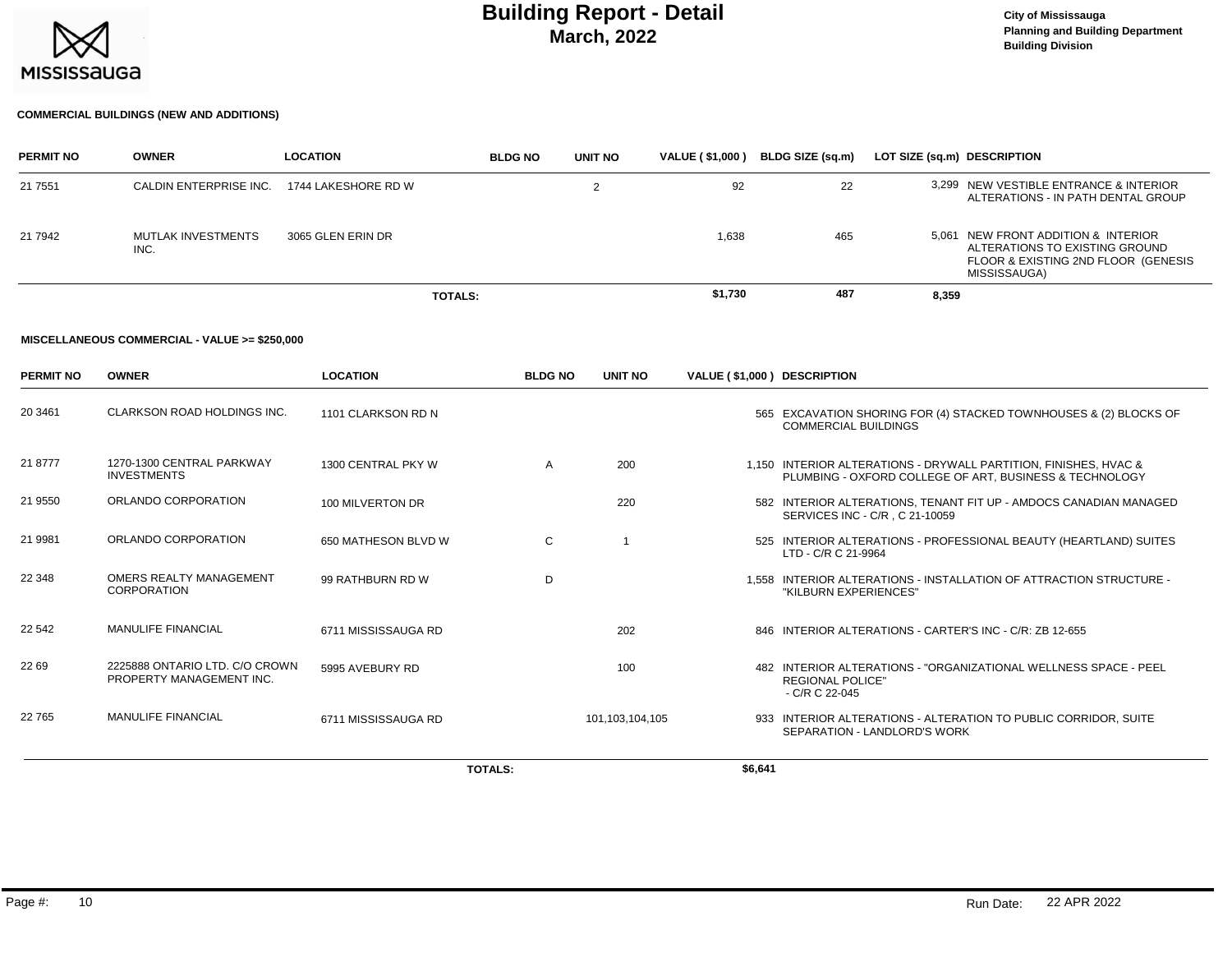| <b>MISSISSAUGA</b> |                                                      |                                                           | <b>Building Report - Detail</b><br><b>March, 2022</b> |                        |                             | <b>City of Mississauga</b><br><b>Planning and Building Department</b><br><b>Building Division</b> |  |
|--------------------|------------------------------------------------------|-----------------------------------------------------------|-------------------------------------------------------|------------------------|-----------------------------|---------------------------------------------------------------------------------------------------|--|
|                    | PUBLIC / INSTITUTIONAL (NEW AND ADDITIONS)           |                                                           |                                                       |                        |                             |                                                                                                   |  |
| <b>PERMIT NO</b>   | <b>OWNER</b>                                         | <b>LOCATION</b>                                           | <b>BLDG NO</b>                                        | <b>VALUE (\$1,000)</b> | BLDG SIZE (sq.m)            | LOT SIZE (sq.m) DESCRIPTION                                                                       |  |
|                    | No Public / Institutional Permits issued in MAR 2022 |                                                           |                                                       |                        |                             |                                                                                                   |  |
|                    |                                                      | MISCELLANEOUS PUBLIC / INSTITUTIONAL - VALUE >= \$250,000 |                                                       |                        |                             |                                                                                                   |  |
| <b>PERMIT NO</b>   | <b>OWNER</b>                                         | <b>LOCATION</b>                                           | <b>BLDG NO</b>                                        | UNIT NO                | VALUE (\$1,000) DESCRIPTION |                                                                                                   |  |

No Public / Institutional Permits (value >= \$250,000) issued in MAR 2022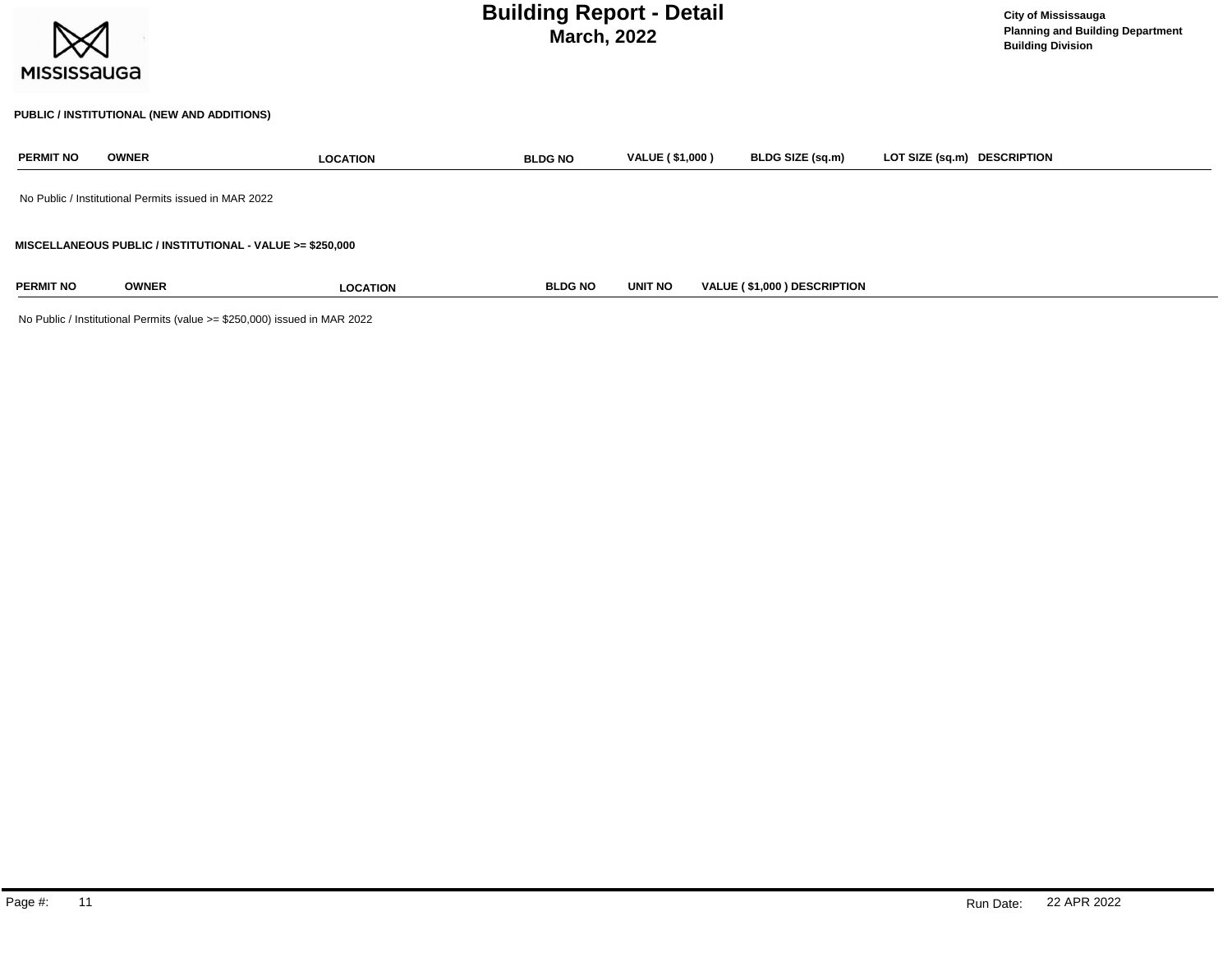| <b>MISSISSAUGA</b> |                                           |                 | <b>Building Report - Detail</b><br><b>March, 2022</b> |                        | <b>City of Mississauga</b><br><b>Planning and Building Department</b><br><b>Building Division</b> |                             |
|--------------------|-------------------------------------------|-----------------|-------------------------------------------------------|------------------------|---------------------------------------------------------------------------------------------------|-----------------------------|
|                    | <b>CHURCH (NEW AND ADDITIONS)</b>         |                 |                                                       |                        |                                                                                                   |                             |
| <b>PERMIT NO</b>   | <b>OWNER</b>                              | <b>LOCATION</b> | <b>BLDG NO</b>                                        | <b>VALUE (\$1,000)</b> | BLDG SIZE (sq.m)                                                                                  | LOT SIZE (sq.m) DESCRIPTION |
|                    | No Church Permits issued in MAR 2022      |                 |                                                       |                        |                                                                                                   |                             |
|                    | MISCELLANEOUS CHURCH - VALUE >= \$250,000 |                 |                                                       |                        |                                                                                                   |                             |
| <b>PERMIT NO</b>   | <b>OWNER</b>                              | <b>LOCATION</b> | <b>BLDG NO</b>                                        | <b>UNIT NO</b>         | VALUE (\$1,000) DESCRIPTION                                                                       |                             |

No Church Permits (value >= \$250,000) issued in MAR 2022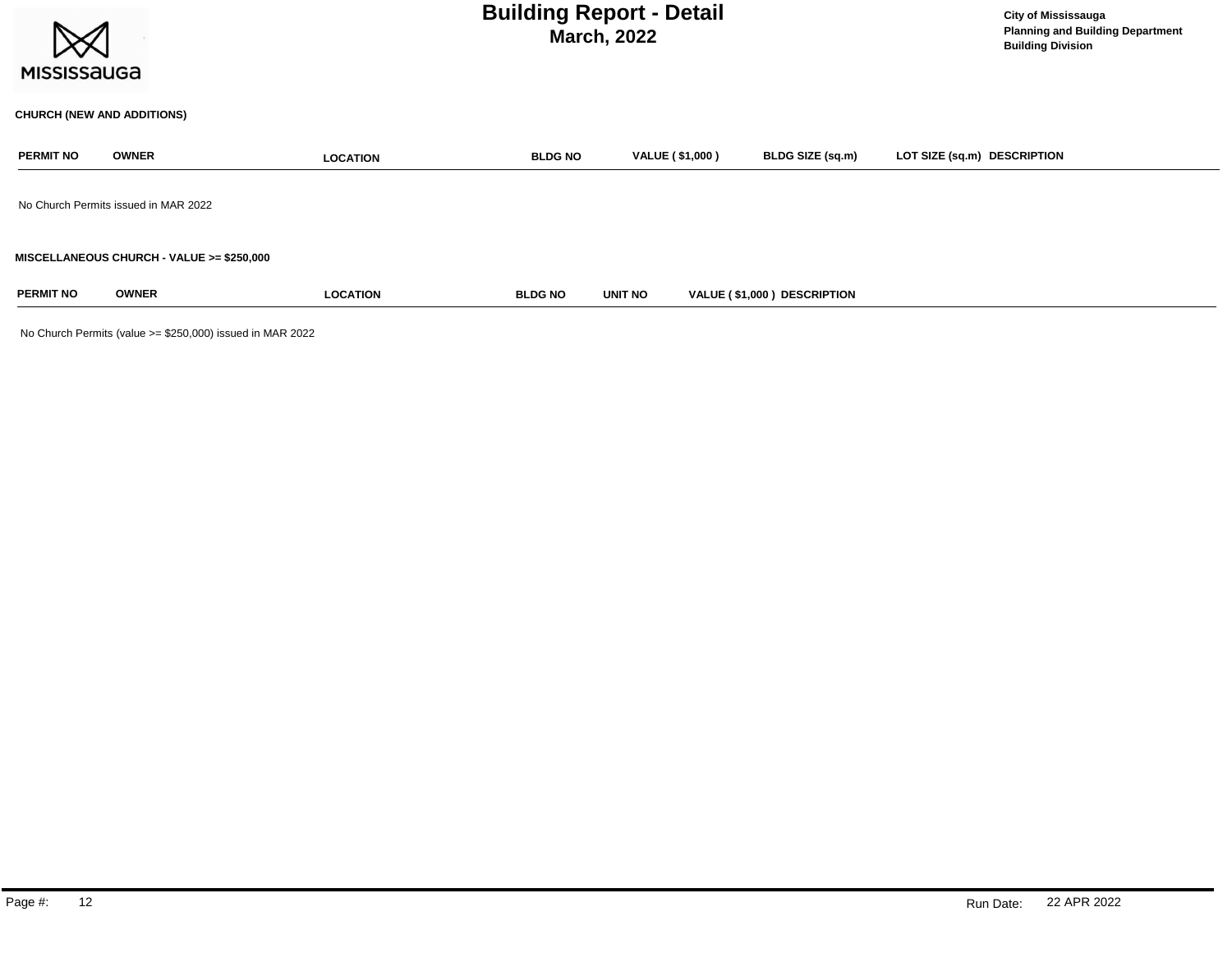

### **March, 2022 Building Report - Detail Construction Construction City of Mississauga**

### **SCHOOL (NEW AND ADDITIONS)**

| <b>PERMIT NO</b> | <b>OWNER</b>                                        | <b>LOCATION</b>        | <b>BLDG NO</b> | <b>VALUE (\$1,000)</b> |       | BLDG SIZE (sq.m)            |        | LOT SIZE (sq.m) DESCRIPTION                                                                                                                                                                 |
|------------------|-----------------------------------------------------|------------------------|----------------|------------------------|-------|-----------------------------|--------|---------------------------------------------------------------------------------------------------------------------------------------------------------------------------------------------|
| 20 440           | CONSEIL SCOLAIRE DE DISTRICT DU<br>CENTRE-SUD-QUEST | 1910 BROAD HOLLOW GATE |                |                        | 570   | 179                         |        | 20,473 ONE (1) STOREY ADDTION FOR TODDLER<br>& PRESCHOOLER USE - SAINT JEAN<br>BAPTISTE ELEMENTARY SCHOOL.                                                                                  |
|                  |                                                     |                        | <b>TOTALS:</b> |                        | \$570 | 179                         | 20,473 |                                                                                                                                                                                             |
|                  | MISCELLANEOUS SCHOOL - VALUE >= \$250,000           |                        |                |                        |       |                             |        |                                                                                                                                                                                             |
| <b>PERMIT NO</b> | <b>OWNER</b>                                        | <b>LOCATION</b>        | <b>BLDG NO</b> | UNIT NO                |       | VALUE (\$1,000) DESCRIPTION |        |                                                                                                                                                                                             |
| 22 205           | UNIVERSITY OF TORONTO                               | 1867 INNER CIR         |                |                        |       |                             |        | 2,784 NEW ENTRANCE VESTIBULE, NEW SPRINKLERS AND FIRE ALARMS,<br>INTERIOR ALTERATIONS, MECHANICAL AND ELECTRICAL ALTERATIONS - WG<br>DAVIS, J BLOCK, STUDENT SERVICES HUB - C/R SPAX 21-121 |
|                  |                                                     |                        | <b>TOTALS:</b> |                        |       | \$2,784                     |        |                                                                                                                                                                                             |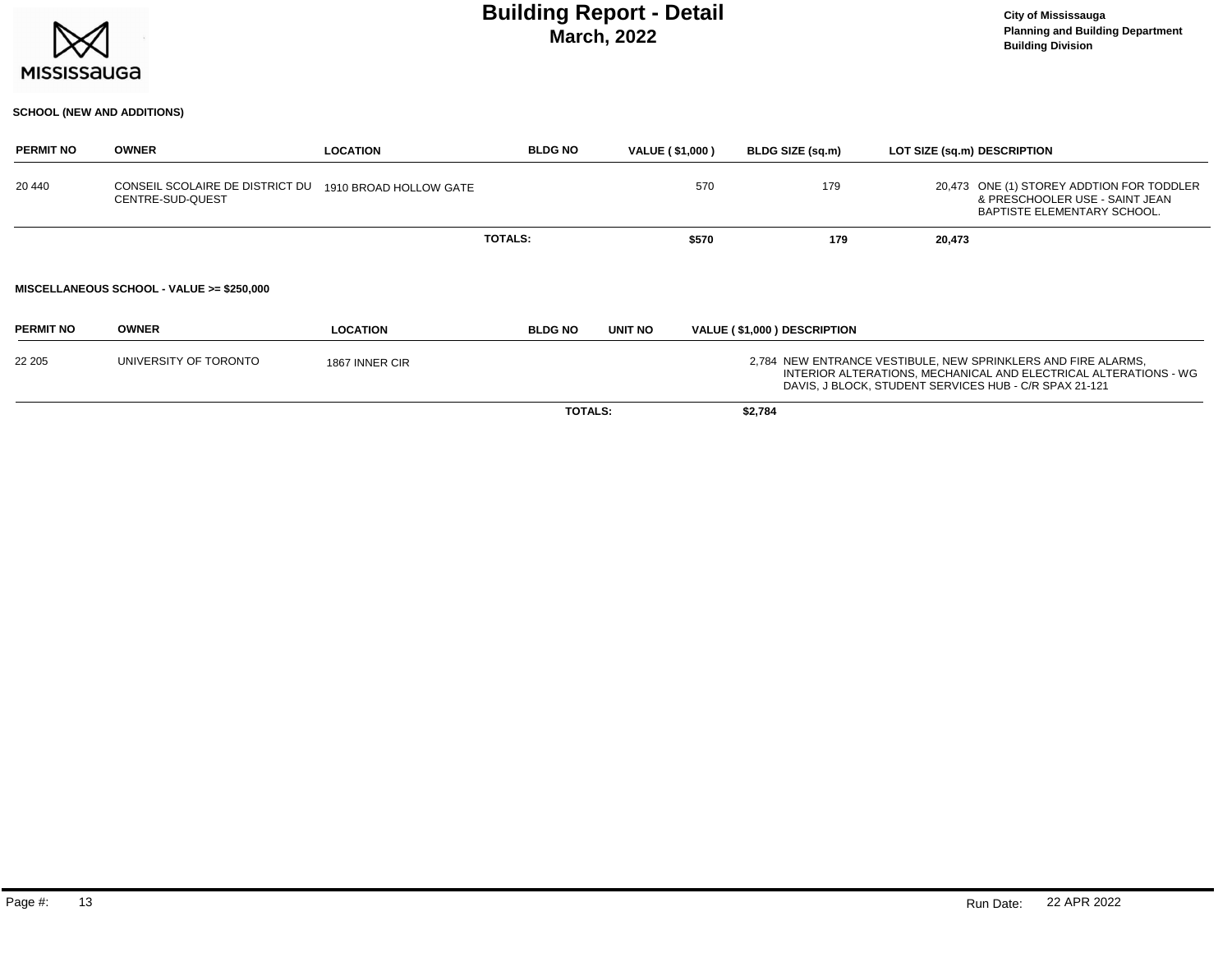| <b>MISSISSAUGA</b> |                                               | <b>Building Report - Detail</b><br><b>March, 2022</b> |                |                        |                             |                             |  |  |  |  |
|--------------------|-----------------------------------------------|-------------------------------------------------------|----------------|------------------------|-----------------------------|-----------------------------|--|--|--|--|
|                    | <b>GOVERNMENT (NEW AND ADDITIONS)</b>         |                                                       |                |                        |                             |                             |  |  |  |  |
| <b>PERMIT NO</b>   | <b>OWNER</b>                                  | <b>LOCATION</b>                                       | <b>BLDG NO</b> | <b>VALUE (\$1,000)</b> | BLDG SIZE (sq.m)            | LOT SIZE (sq.m) DESCRIPTION |  |  |  |  |
|                    | No Government Permits issued in MAR 2022      |                                                       |                |                        |                             |                             |  |  |  |  |
|                    | MISCELLANEOUS GOVERNMENT - VALUE >= \$250,000 |                                                       |                |                        |                             |                             |  |  |  |  |
| <b>PERMIT NO</b>   | <b>OWNER</b>                                  | <b>LOCATION</b>                                       | <b>BLDG NO</b> | UNIT NO                | VALUE (\$1,000) DESCRIPTION |                             |  |  |  |  |

No Government Permits (value >= \$250,000) issued in MAR 2022